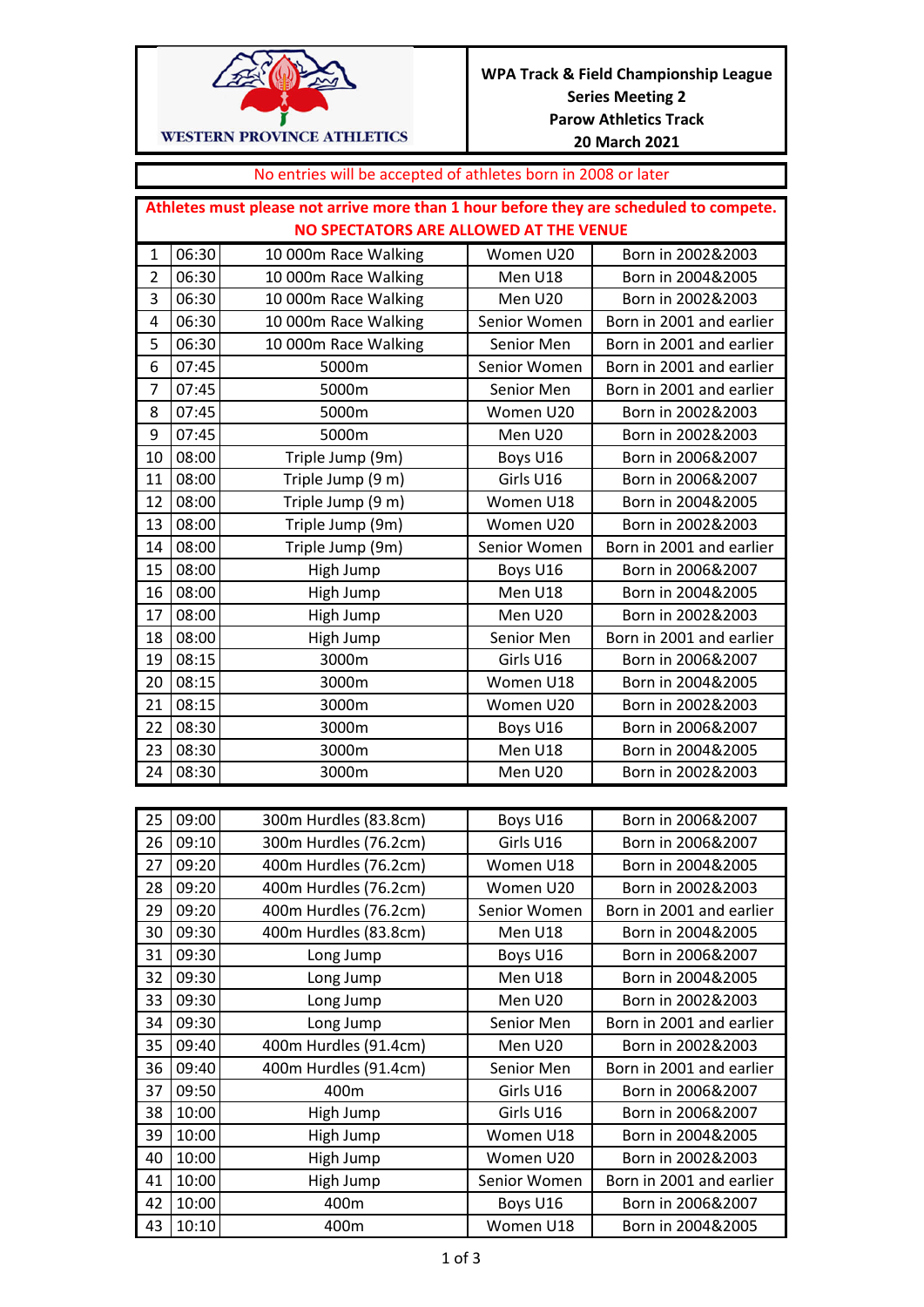| 44 | 10:20 | 400m                         | Men U18      | Born in 2004&2005        |
|----|-------|------------------------------|--------------|--------------------------|
| 45 | 10:30 | 400m                         | Women U20    | Born in 2002&2003        |
| 46 | 10:40 | 400m                         | Men U20      | Born in 2002&2003        |
| 47 | 10:50 | 400m                         | Senior Women | Born in 2001 and earlier |
| 48 | 11:00 | Long Jump                    | Girls U16    | Born in 2006&2007        |
| 49 | 11:00 | Long Jump                    | Women U18    | Born in 2004&2005        |
| 50 | 11:00 | Long Jump                    | Women U20    | Born in 2002&2003        |
| 51 | 11:00 | Long Jump                    | Senior Women | Born in 2001 and earlier |
| 52 | 11:00 | 400m                         | Senior Men   | Born in 2001 and earlier |
|    |       |                              |              |                          |
| 53 | 11:30 | 1500m                        | Girls U16    | Born in 2006&2007        |
| 54 | 11:30 | 1500m                        | Women U18    | Born in 2004&2005        |
| 55 | 11:40 | 1500m                        | Women U20    | Born in 2002&2003        |
| 56 | 11:40 | 1500m                        | Senior Women | Born in 2001 and earlier |
| 57 | 11:50 | 1500m                        | Boys U16     | Born in 2006&2007        |
| 58 | 11:50 | 1500m                        | Men U18      | Born in 2004&2005        |
| 59 | 12:00 | Triple Jump (11m)            | Men U18      | Born in 2004&2005        |
| 60 | 12:00 | 1500m                        | Men U20      | Born in 2002&2003        |
| 61 | 12:00 | 1500m                        | Senior Men   | Born in 2001 and earlier |
| 62 | 12:10 | 200m                         | Girls U16    | Born in 2006&2007        |
| 63 | 12:20 | 200m                         | Boys U16     | Born in 2006&2007        |
| 64 | 12:30 | 200m                         | Women U18    | Born in 2004&2005        |
| 65 | 12:40 | 200m                         | Men U18      | Born in 2004&2005        |
| 66 | 12:50 | 200m                         | Women U20    | Born in 2002&2003        |
| 67 | 13:00 | 200m                         | Senior Women | Born in 2001 and earlier |
| 68 | 13:10 | 200m                         | Men U20      | Born in 2002&2003        |
| 69 | 13:20 | 200m                         | Senior Men   | Born in 2001 and earlier |
| 70 | 13:00 | Triple Jump (13m)            | Men U20      | Born in 2002&2003        |
| 71 | 13:00 | Triple Jump (13m)            | Senior Men   | Born in 2001 and earlier |
| 72 | 13:30 | 1500m Steeple Chase (76.2cm) | Girls U16    | Born in 2006&2007        |
| 73 | 13:30 | 1500m Steeple Chase (76.2cm) | Boys U16     | Born in 2006&2007        |
| 74 | 13:40 | 2000m Steeple Chase (76.2cm) | Women U18    | Born in 2004&2005        |
| 75 | 13:55 | 2000m Steeple Chase (83.8cm) | Men U18      | Born in 2004&2005        |
| 76 | 14:10 | 3000m Steeple Chase (76.2cm) | Women U20    | Born in 2002&2003        |
| 77 | 14:10 | 3000m Steeple Chase (76.2cm) | Senior Women | Born in 2001 and earlier |
| 78 | 14:25 | 3000m Steeple Chase (91.4cm) | Men U20      | Born in 2002&2003        |
| 79 | 14:25 | 3000m Steeple Chase (91.4cm) | Senior Men   | Born in 2001 and earlier |
|    |       |                              |              |                          |
| 80 | 15:00 | 100m                         | Girls U16    | Born in 2006&2007        |
| 81 | 15:10 | 100m                         | Boys U16     | Born in 2006&2007        |
| 82 | 15:20 | 100m                         | Women U18    | Born in 2004&2005        |
| 83 | 15:30 | 100m                         | Men U18      | Born in 2004&2005        |
| 84 | 15:40 | 100m                         | Women U20    | Born in 2002&2003        |
| 85 | 15:50 | 100m                         | Men U20      | Born in 2002&2003        |
| 86 | 16:00 | 100m                         | Senior Women | Born in 2001 and earlier |
| 87 | 16:10 | 100m                         | Senior Men   | Born in 2001 and earlier |
| 88 | 16:20 | 800m                         | Girls U16    | Born in 2006&2007        |
| 89 | 16:30 | 800m                         | Boys U16     | Born in 2006&2007        |

90 | 16:40 | 800m | Women U18 | Born in 2004&2005

91 16:50 800m 800m Women U20 Born in 2002&2003<br>92 17:00 800m Senior Women Born in 2001 and earli 92 17:00 800m 800m Senior Women Born in 2001 and earlier 93 17:10 800m Men U18 Born in 2004&2005 94 | 17:20 | 800m | Men U20 | Born in 2002&2003